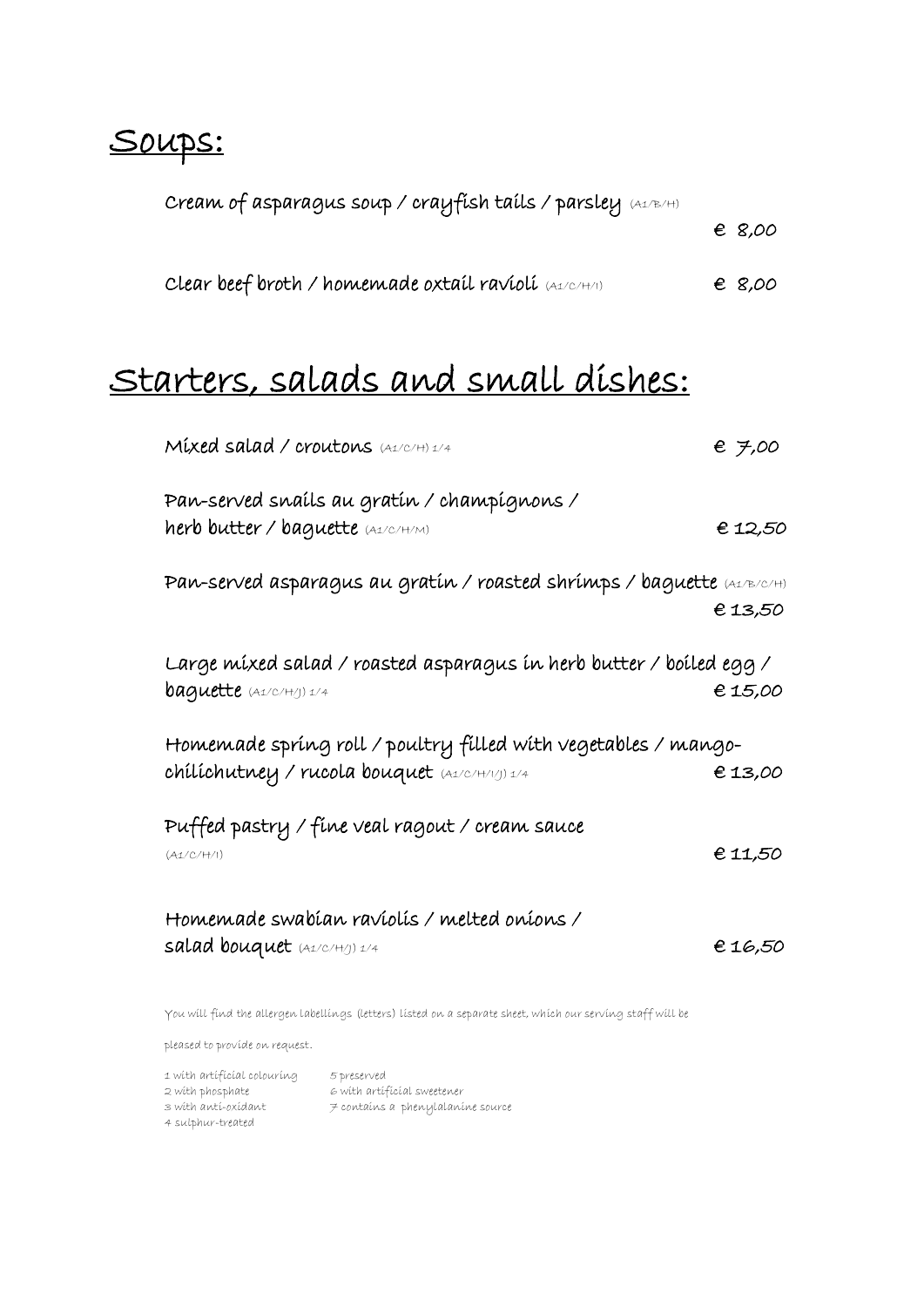# Our classic specialities :

| Wiener Schnitzel / french fries /                   |                     | €17,50  |
|-----------------------------------------------------|---------------------|---------|
| $mixed$ Salad $(A1/C/1)$ $1/4$                      | small Portion       | € 14,50 |
| Braísed ragout / mushrooms / homemade               |                     |         |
| egg noodles / cranberríes / míxed salad (A1/C/16)   |                     | € 21,50 |
|                                                     | small Portion $1/4$ | € 18,50 |
| Filet of pork / creany mushroom sauce /             |                     |         |
| homemade Egg noodles / mixed salad (A1/C/H/1/J) 1/4 |                     | € 21,00 |
|                                                     | small Portion       | €18,00  |
|                                                     |                     |         |

| Pork schnitzel cordon-bleu-style / stuffed with asparagus, ham and |  |         |
|--------------------------------------------------------------------|--|---------|
| cheese / french fries / mixed salad (A1/C/H/J) 1/2/4               |  | € 23,50 |

You will find the allergen labellings (letters) listed on a separate sheet, which our serving staff will be

pleased to provide on request.

1 with artificial colouring 5 preserved  $2$  with phosphate  $6$  with artificial sweetener 3 with anti-oxidant 7 contains a phenylalanine source 4 sulphur-treated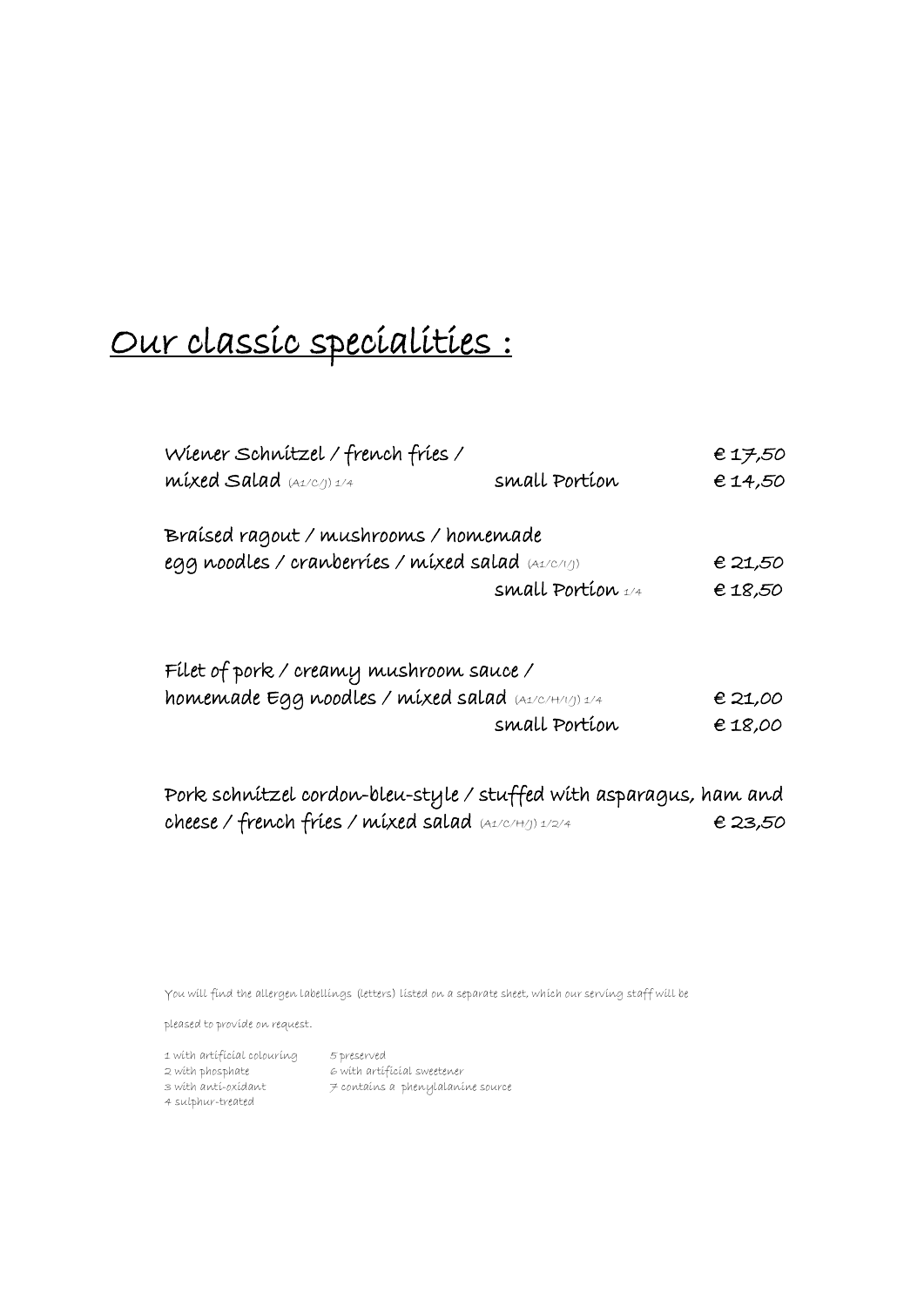## Meat

Breaded veal nuts / strong red wine sauce / asparagus in cream sauce / potato "Annabelle" (A1/C/H/I/) € 24,00 small Portion  $\epsilon$  21,00

Turkey breast "Involtini" / filled with asparagus and ham / strong red wine sauce / asparagus risotto / mixed salad (H/I/J)1/4 € 23,00

300g Argentinean rump steak / black pepper / homemade herb butter / french fries / mixed salad  $(H/))$  1/4  $\epsilon$  32,50

Braised pork cheeks / strong red wine sauce / cream savoy cabbage / sliced dumplings  $(A1/C/H/1))$   $\in$  21,00 small Portion  $\epsilon$  18,00

#### <u>Asparagus</u>

Portion of locally sourced asparagus spears with melted butter and  $potates 'Annabelle' (H)$   $\epsilon$  22,00

 $2$  pork sírloíns  $68,00$ Small veal schnitzel  $(A1/C)$   $\in \mathcal{F},50$ mixed ham  $(2)$   $\qquad \qquad \in 5,00$  Salmon slice  $(D) \in \mathcal{F},50$ Sauce hollandaise instead of melted butter  $(C/H)$   $\qquad \qquad \in \mathbf{3,00}$ 

Small portion of locally sourced asparagus spears with melted butter, potatoes "Annabelle" and a medallion of pork  $(H)$   $\epsilon$  22,00

You will find the allergen labellings (letters) listed on a separate sheet, which our serving staff will be pleased to provide on request.

1 with artificial colouring 5 preserved 2 with phosphate 6 with artificial sweetener  $3$  with anti-oxidant  $7$  contains a phenylalanine source 4 sulphur-treated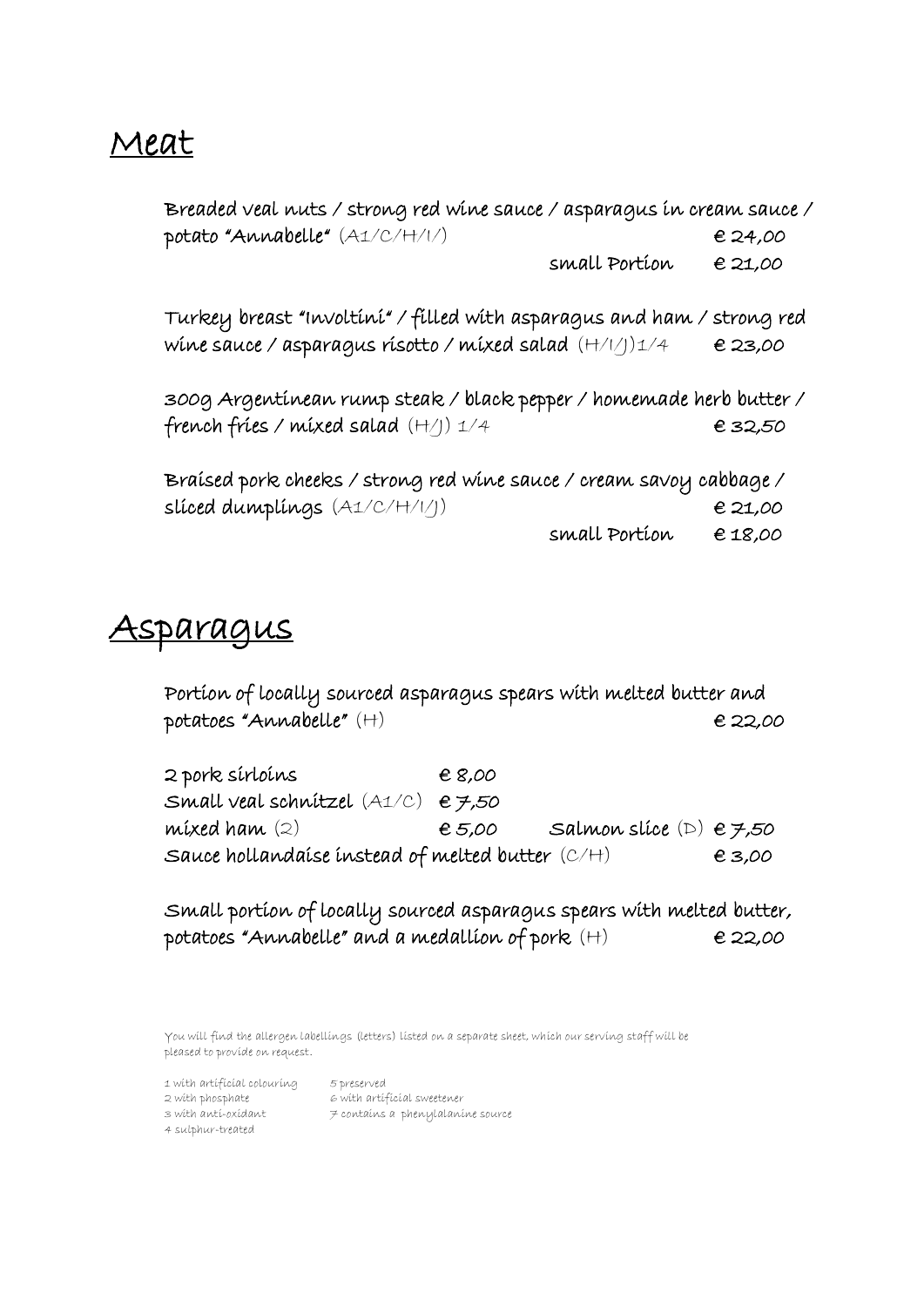## Fish:

Grilled sea bass stuffed with herbs / homemade herb butter / potatoes "Annabelle" / asparagus salad  $(A1/D/H_1)(A1/4)$   $\epsilon$  23,50

| Fillet of salmon trout roasted on its skin / cream savoy cabbage / |               |         |
|--------------------------------------------------------------------|---------------|---------|
| homemade poppy seed gnoccí (A1/C/D/H/1)                            |               | € 23,00 |
|                                                                    | Small portion | € 20,00 |

## Veggie:

Homemade rucola-parmesan ravioli / nut butter / salad bouquet / pine  $nuts$  (A1/C/H/J) (1/4)  $\epsilon$  18,50

Cream savoy cabbage / homemade sliced dumplings / mixed salad  $(A1/H))$  (1/4)  $A$  (A1/H/J) (1/4)

Asparagus risotto / cherry tomatoes / rucola bouquet / parmesan / pumpkin seeds  $(H_1)(1/4)$  e 18,00

You will find the allergen labellings (letters) listed on a separate sheet, which our serving staff will be pleased to provide on request.

1 with artificial colouring 5 preserved 2 with phosphate 6 with artificial sweetener 4 sulphur-treated

 $3$  with anti-oxidant  $\neq$  contains a phenylalanine source